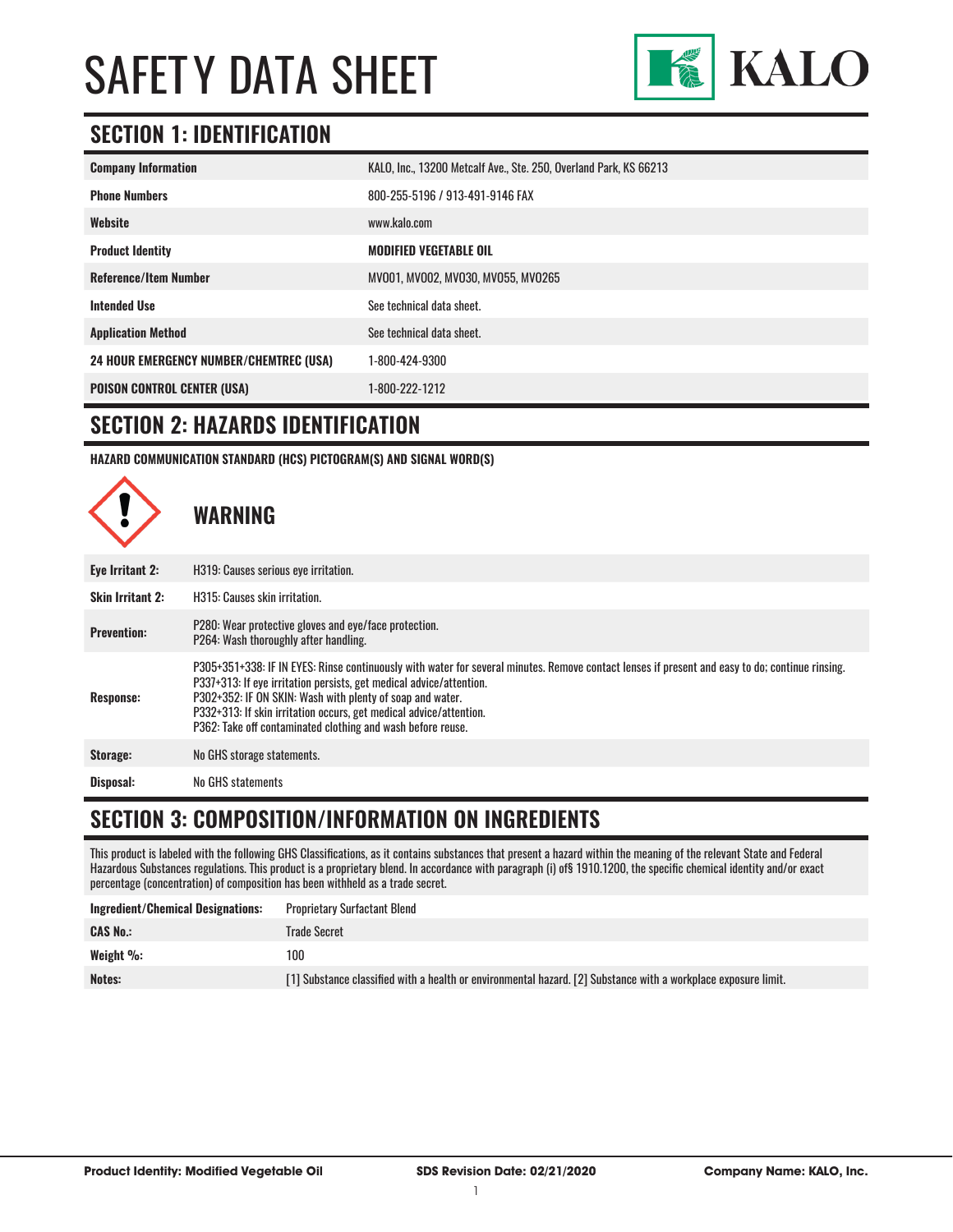

#### **SECTION 4: FIRST AID MEASURES**

#### **[DESCRIPTIONS]**

| Remove to fresh air. Keep patient warm and at rest. If breathing is irregular or stopped, give artificial respiration. If unconscious, place in the recovery<br><b>Inhalation:</b><br>position and obtain immediate medical attention. Give nothing by mouth. |  |
|---------------------------------------------------------------------------------------------------------------------------------------------------------------------------------------------------------------------------------------------------------------|--|
| Irrigate copiously with clean fresh water for at least 10 minutes, holding the eyelids apart and seek medical attention.<br>Eyes:                                                                                                                             |  |
| <b>Skin:</b><br>Remove contaminated clothing. Wash skin thoroughly with soap and water or use a recognized skin cleanser. Do NOT use solvents or thinners.                                                                                                    |  |
| Ingestion:<br>If accidentally swallowed, obtain immediate medical attention. Keep at rest. Do NOT induce vomiting.                                                                                                                                            |  |
| [MOST IMPORTANT SYMPTOMS AND EFFECTS, BOTH ACUTE AND DELAYED]                                                                                                                                                                                                 |  |
| Overview:<br>No adverse symptoms or effects anticipated under normal handling conditions. See Section 2 for further details.                                                                                                                                  |  |
| Eyes:<br>Causes serious eye irritation.                                                                                                                                                                                                                       |  |
| Skin:<br>Causes skin irritation.                                                                                                                                                                                                                              |  |

#### **SECTION 5: FIREFIGHTING MEASURES**

| <b>Extinguishing Media:</b>     | Alcohol resistant foam, CO <sup>2</sup> , powder, or water spray. Do not use water jet.                                                                                                                                                                                                                                                                |
|---------------------------------|--------------------------------------------------------------------------------------------------------------------------------------------------------------------------------------------------------------------------------------------------------------------------------------------------------------------------------------------------------|
| <b>Special Hazards:</b>         | Combustion may yield smoke, carbon monoxide, and other products of incomplete combustion. Oxides of sulfur, nitrogen or phosphorus may<br>also be formed. Never use welding or cutting torches on or near container, even if empty.                                                                                                                    |
| <b>Advice For Firefighters:</b> | Evacuate area. Prevent contamination from run-off of adjacent areas, streams, drinking water and sewers. Do not flush down sewers or other<br>drainage systems. Exposed firefighters must wear standard protective equipment and in enclosed areas self-contained breathing apparatus.<br>Use water-spray to cool fire-exposed surfaces and personnel. |

#### **SECTION 6: ACCIDENTAL RELEASE MEASURES**

| <b>Precautions/Procedures:</b>                                         | Keep all sources of ignition away from spill/release. In case of a major spill or spillage in a confined space evacuate the area and<br>check vapor levels.                                                                                                                                                                                                                                                                                                                                                                                                                                                                                                               |
|------------------------------------------------------------------------|---------------------------------------------------------------------------------------------------------------------------------------------------------------------------------------------------------------------------------------------------------------------------------------------------------------------------------------------------------------------------------------------------------------------------------------------------------------------------------------------------------------------------------------------------------------------------------------------------------------------------------------------------------------------------|
| <b>Environmental Precautions:</b>                                      | Do not allow spills to enter drains or water courses.                                                                                                                                                                                                                                                                                                                                                                                                                                                                                                                                                                                                                     |
| <b>Methods and Material For</b><br><b>Containment and Cleaning Up:</b> | Ventilate the area and avoid breathing vapors. Take the personal protective measures listed in Section 8. Contain and absorb spillage<br>with non-combustible materials (e.g. sand/earth/vermiculite). Place in closed containers outside buildings and dispose of according<br>to the Waste Regulations (see Section 13). Clean, preferably with a detergent. Do not use solvents. Do not allow spills to enter drains<br>or water courses. If drains, sewers, streams or lakes are contaminated, inform the local water company immediately. In the case of<br>contamination of rivers, streams, or lakes, the Environmental Protection Agency should also be informed. |

#### **SECTION 7: HANDLING AND STORAGE**

| <b>Precautions For Safe Handling:</b> | Do not get in eyes, on skin, or on clothing. Do not breathe vapors or mists. Keep container closed. Use only with adequate<br>ventilation. Use good personal hygiene practices. Wash hands before eating, drinking, smoking. Remove contaminated clothing<br>and wash before reuse. Destrov contaminated belts and shoes and other items that cannot be decontaminated. Have evewash<br>accessible to use in handling area. See Section 2 for further details. |
|---------------------------------------|----------------------------------------------------------------------------------------------------------------------------------------------------------------------------------------------------------------------------------------------------------------------------------------------------------------------------------------------------------------------------------------------------------------------------------------------------------------|
| <b>Conditions For Safe Storage:</b>   | Store in tightly closed containers in dry, well-ventilated area, away from excessive heat and incompatibles.<br>See Section 2 for further details.                                                                                                                                                                                                                                                                                                             |
| <b>Incompatible Materials:</b>        | Oxidizing agents, strong acids, strong bases, strong alkalis.                                                                                                                                                                                                                                                                                                                                                                                                  |
| <b>Specific End Use(s):</b>           | See technical data sheet.                                                                                                                                                                                                                                                                                                                                                                                                                                      |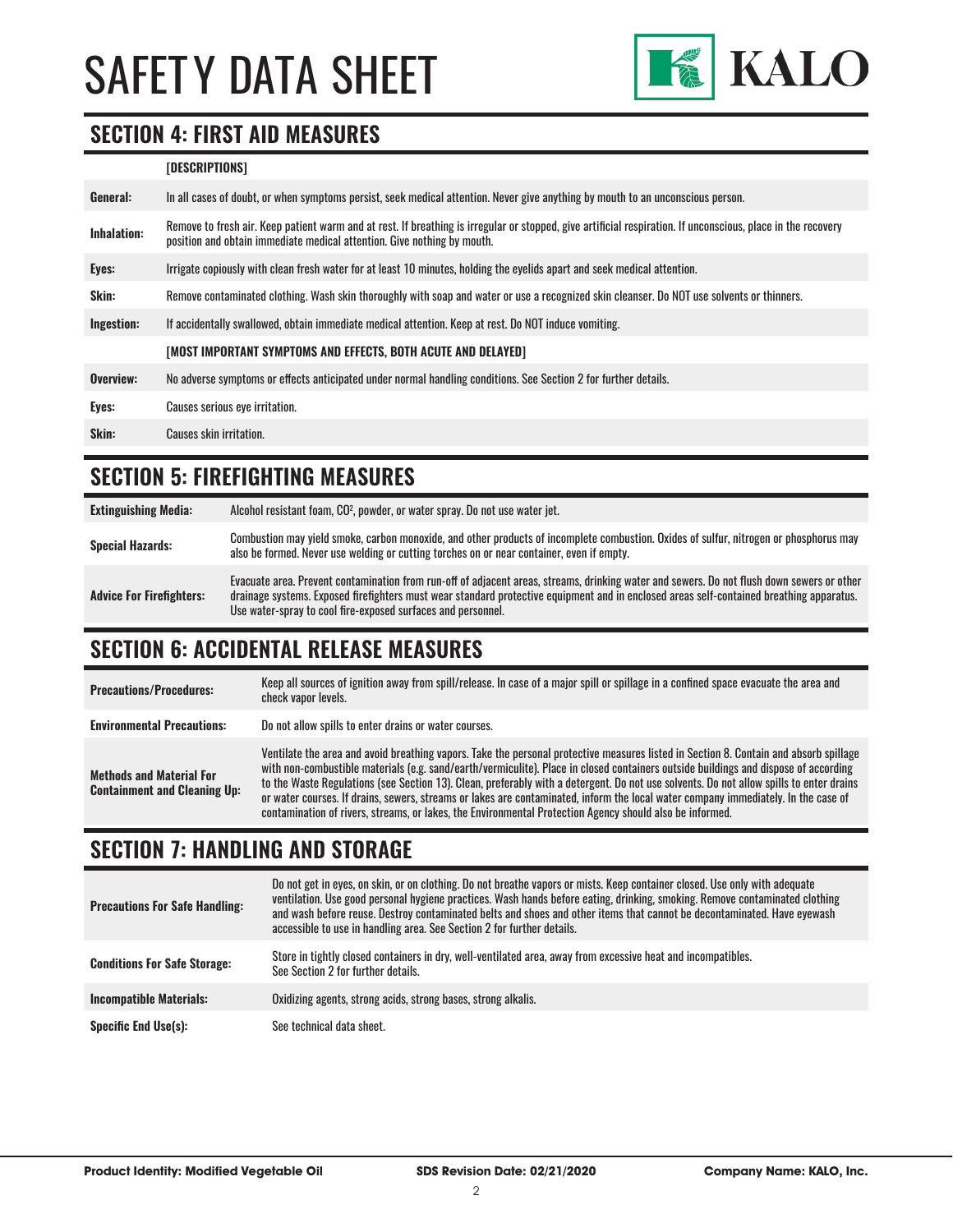

#### **SECTION 8: EXPOSURE CONTROLS/PERSONAL PROTECTION**

| <b>Exposure Data:</b>                                                                                                                                                   |                                                                                                                                                                                                                                                                                                                                        |                                        |               | This product contains no ingredients (at greater than 0.1%) with established limits for exposure under OSHA, ACGIH and/or NIOSH. |
|-------------------------------------------------------------------------------------------------------------------------------------------------------------------------|----------------------------------------------------------------------------------------------------------------------------------------------------------------------------------------------------------------------------------------------------------------------------------------------------------------------------------------|----------------------------------------|---------------|----------------------------------------------------------------------------------------------------------------------------------|
|                                                                                                                                                                         | <b>CAS No.</b>                                                                                                                                                                                                                                                                                                                         | Ingredient                             | <b>Source</b> | Value                                                                                                                            |
|                                                                                                                                                                         |                                                                                                                                                                                                                                                                                                                                        | <b>Proprietary Surfactant</b><br>Blend | <b>OSHA</b>   | No Established RELs                                                                                                              |
|                                                                                                                                                                         | <b>Trade Secret</b>                                                                                                                                                                                                                                                                                                                    |                                        | ACGIH         | <b>No Established RELs</b>                                                                                                       |
|                                                                                                                                                                         |                                                                                                                                                                                                                                                                                                                                        |                                        | NIOSH         | No Established RELs                                                                                                              |
| This product contains no ingredients (at greater than 0.1%) that are suspected of being or known to be a carcinogen under OSHA, NTP or IARC.<br><b>Carcinogen Data:</b> |                                                                                                                                                                                                                                                                                                                                        |                                        |               |                                                                                                                                  |
|                                                                                                                                                                         | [PERSONAL PROTECTIVE EQUIPMENT]                                                                                                                                                                                                                                                                                                        |                                        |               |                                                                                                                                  |
| <b>Respiratory:</b>                                                                                                                                                     | If workers are exposed to concentrations above the exposure limit, they must use the appropriate certified respirators.                                                                                                                                                                                                                |                                        |               |                                                                                                                                  |
| Eyes:                                                                                                                                                                   | Wear safety eyewear (e.g. safety spectacles/goggles/visors) to protect against the splash of liquids.                                                                                                                                                                                                                                  |                                        |               |                                                                                                                                  |
| Skin:                                                                                                                                                                   | Overalls, which cover the body, arms, and legs, should be worn. Skin should not be exposed. All parts of the body should be washed after<br>contact.                                                                                                                                                                                   |                                        |               |                                                                                                                                  |
| <b>Engineering Controls:</b>                                                                                                                                            | Provide adequate ventilation. Where reasonably practicable, this should be achieved by the use of local exhaust ventilation and good general<br>extraction. If these are not sufficient to maintain concentrations of particulates, and any vapor below occupational exposure limits, suitable<br>respiratory protection must be worn. |                                        |               |                                                                                                                                  |
| <b>Other Work Practices:</b>                                                                                                                                            | See technical data sheet.                                                                                                                                                                                                                                                                                                              |                                        |               |                                                                                                                                  |

#### **SECTION 9: PHYSICAL AND CHEMICAL PROPERTIES**

| Appearance:                                       | <b>Clear Pale Yellow Liquid</b>      |
|---------------------------------------------------|--------------------------------------|
| Odor:                                             | Fatty                                |
| <b>Odor Threshold:</b>                            | <b>Not Measured</b>                  |
| pH:                                               | 4.5 - 7.0 (5% aqueous dilution)      |
| <b>Specific Gravity:</b>                          | $0.88 - 0.90 @ 20°C$                 |
| <b>Flashpoint:</b>                                | >200°F (>93°C) SETA Flash Closed Cup |
| <b>Solubility in Water:</b>                       | Dispersible                          |
| Viscosity (cSt):                                  | <b>Not Measured</b>                  |
| $VOC\%$ :                                         | <b>Not Measured</b>                  |
| <b>Vapor Pressure (Pa):</b>                       | <b>Not Measured</b>                  |
| <b>Vapor Density:</b>                             | <b>Not Measured</b>                  |
| <b>Melting/Freezing Points:</b>                   | <b>Not Measured</b>                  |
| Initial Boiling Point/Range (°F/°C):              | <b>Not Measured</b>                  |
| <b>Flammability (Solid, Gas):</b>                 | Not Applicable                       |
| <b>Upper Flammability/Explosive Limits:</b>       | <b>Not Measured</b>                  |
| Lower Flammability/Explosive Limits:              | <b>Not Measured</b>                  |
| <b>Decomposition Temperature:</b>                 | <b>Not Measured</b>                  |
| <b>Auto-Ignition Temperature:</b>                 | <b>Not Measured</b>                  |
| Partition Co-Efficient n-octanol/water (Log Kow): | <b>Not Measured</b>                  |
| <b>Evaporation Rate (Ether=1):</b>                | <b>Not Measured</b>                  |
| Other:                                            | No other relevant information.       |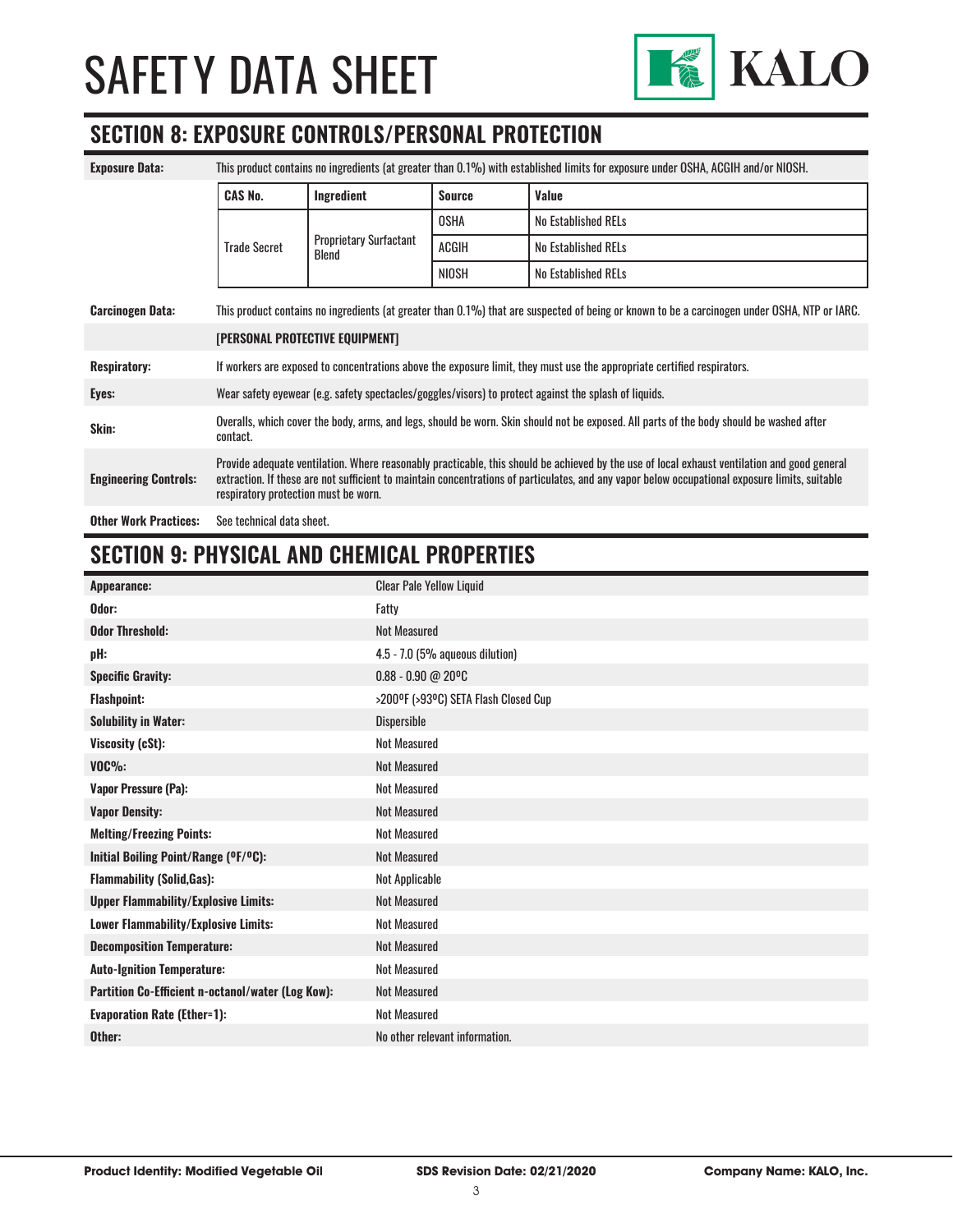

### **SECTION 10: STABILITY AND REACTIVITY**

| <b>Reactivity:</b>                       | Not chemically reactive.                                                                                |
|------------------------------------------|---------------------------------------------------------------------------------------------------------|
| <b>Chemical Stability:</b>               | Stable under normal ambient and anticipated conditions of use.                                          |
| <b>Hazardous Reactions:</b>              | Hazardous reactions not anticipated.                                                                    |
| <b>Conditions To Avoid:</b>              | Extended exposure to high temperatures can cause decomposition. Avoid all possible sources of ignition. |
| <b>Incompatible Materials:</b>           | Oxidizing agents, strong acids, strong bases, strong alkalis.                                           |
| <b>Hazardous Decomposition Products:</b> | Not anticipated under normal conditions of use.                                                         |

### **SECTION 11: TOXICOLOGICAL INFORMATION**

|                                                                 | [ACUTE TOXICITY ESTIMATE]                                 |                            |
|-----------------------------------------------------------------|-----------------------------------------------------------|----------------------------|
| Ingredients:                                                    | Proprietary Blend of Surfactants, Base Oil and Fatty Acid |                            |
| Oral LD50mg/kg:                                                 | >5,000.00/Category: NA                                    |                            |
| Skin LD50mg/kg:                                                 | >5,000.00/Category: NA                                    |                            |
| Inhalation Vapor LC50mg/L/4hr:                                  | No Data Available                                         |                            |
| Inhalation Dust/Mist LC50mg/L/4hr:                              | No Data Available                                         |                            |
| <b>ITEM</b>                                                     | <b>HAZARD</b>                                             | <b>CATEGORY</b>            |
| <b>Acute Toxicity (mouth):</b>                                  | <b>Not Applicable</b>                                     | $\overline{\phantom{a}}$   |
| <b>Acute Toxicity (skin):</b>                                   | <b>Not Applicable</b>                                     | $\overline{\phantom{a}}$   |
| <b>Acute Toxicity (inhalation):</b>                             | <b>Not Applicable</b>                                     | $\overline{\phantom{a}}$ . |
| <b>Skin Corrosion/Irritation:</b>                               | <b>Causes skin irritation.</b>                            | $\overline{2}$             |
| <b>Eye Damage/Irritation:</b>                                   | <b>Causes serious eye irritation.</b>                     | $\overline{2}$             |
| <b>Sensitization (respiratory):</b>                             | <b>Not Applicable</b>                                     | $\overline{\phantom{a}}$   |
| <b>Sensitization (skin):</b>                                    | <b>Not Applicable</b>                                     | $-$                        |
| <b>Germ Toxicity:</b>                                           | <b>Not Applicable</b>                                     | $\overline{\phantom{a}}$   |
| <b>Carcinogenicity:</b>                                         | <b>Not Applicable</b>                                     | $\overline{\phantom{a}}$ . |
| <b>Reproductive Toxicity:</b>                                   | <b>Not Applicable</b>                                     | $\overline{\phantom{a}}$   |
| <b>Specific Target Organ Systemic Toxicity-Single Exposure:</b> | <b>Not Applicable</b>                                     | $\overline{\phantom{a}}$ . |
| Specific Target Organ Systemic Toxicity-Repeated Exposure:      | <b>Not Applicable</b>                                     | $\overline{\phantom{a}}$   |
| <b>Aspiration Hazard:</b>                                       | <b>Not Applicable</b>                                     | $-$                        |

### **SECTION 12: ECOLOGICAL INFORMATION**

| <b>Toxicity:</b>                       | No additional information provided for this product.  |
|----------------------------------------|-------------------------------------------------------|
| <b>Persistence and Degradability:</b>  | There is no data available on the preparation itself. |
| <b>Bioaccumulative Potential:</b>      | Not measured.                                         |
| <b>Mobility In Soil:</b>               | No data available.                                    |
| <b>Results of PBT and vPvB Assess:</b> | This product contains no PBT/vPvB chemicals.          |
| <b>Other Adverse Effects:</b>          | No data available.                                    |